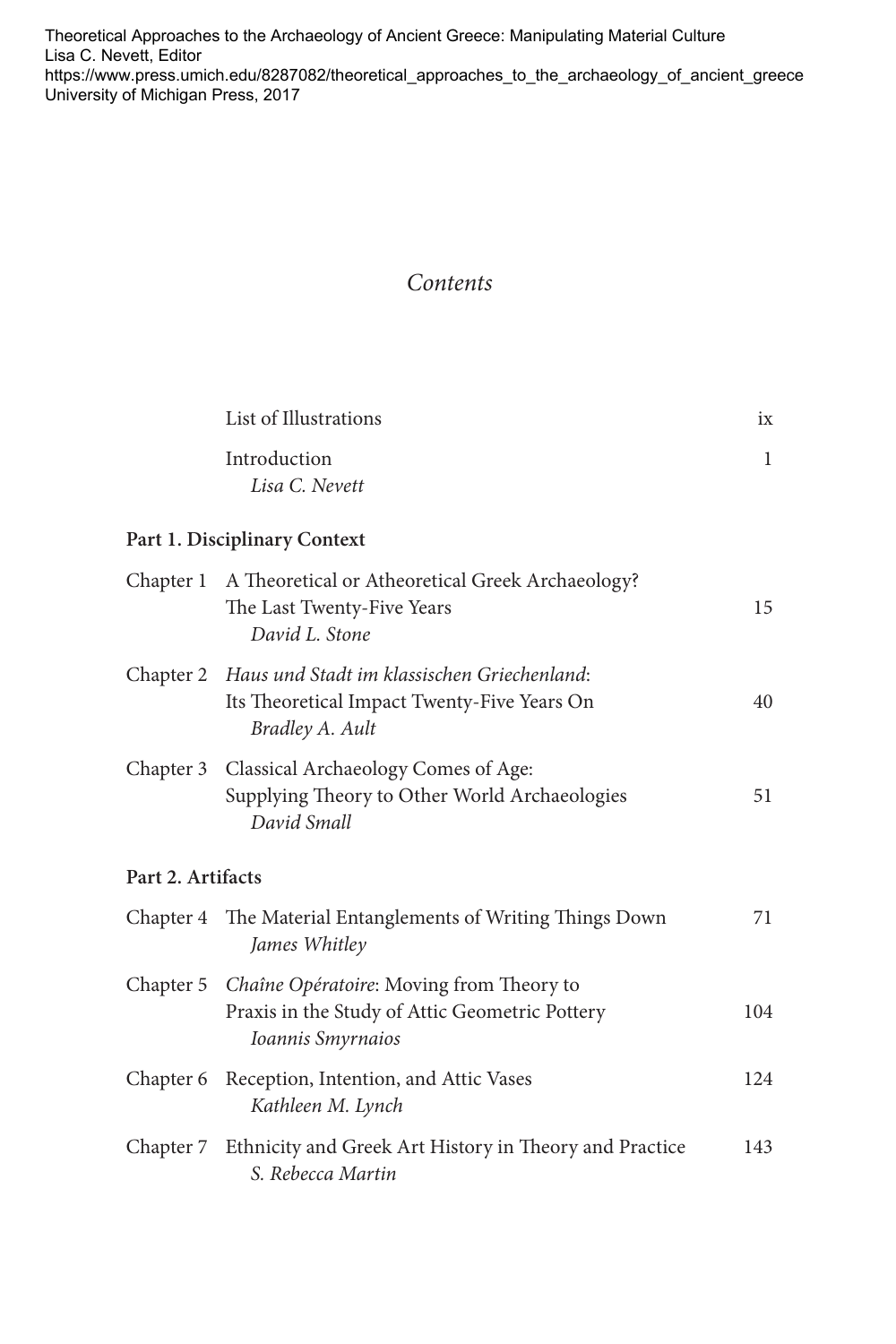| Lisa C. Nevett, Editor | Theoretical Approaches to the Archaeology of Ancient Greece: Manipulating Material Culture<br>https://www.press.umich.edu/8287082/theoretical_approaches_to_the_archaeology_of_ancient_greece<br>University of։Michigaը Press, 2017 |     |
|------------------------|-------------------------------------------------------------------------------------------------------------------------------------------------------------------------------------------------------------------------------------|-----|
|                        | Chapter 8 Material(ity) Girl: Examining Images of<br>Aphrodite on the Bullae from Tel Kedesh<br>Lisa Ayla Çakmak                                                                                                                    | 164 |
|                        | Part 3. Civic and Religious Landscapes                                                                                                                                                                                              |     |
|                        | Chapter 9 Coordination Problems, Social Architecture,<br>and Causal Efficacy: The Case of the<br>Old Bouleuterion in the Athenian Agora<br>Jessica Paga                                                                             | 189 |
|                        | Chapter 10 Mapping the Religious Landscape:<br>The Case of Pan in Athens<br>Michael Scott                                                                                                                                           | 212 |
|                        | Chapter 11 The "Spatial Turn" in Ancient Greek Festival<br>Research: Venues of the Athenian City Dionysia<br>and the Great Panathenaia Pompai<br>Soi Agelidis                                                                       | 230 |
|                        | Part 4. Funerary Landscapes                                                                                                                                                                                                         |     |
|                        | Chapter 12 Funerary Spatial Concepts and Spatial Practices<br>in Southeastern Sicily during the Eighth to<br><b>Fifth Centuries BCE</b><br>Kerstin P. Hofmann and Regina Attula                                                     | 249 |
|                        | Chapter 13 The Tomb Doth Protest Too Much?<br>Constructed Identity in Tomb II at Vergina<br>Elina Salminen                                                                                                                          | 273 |
|                        | Part 5. Responses                                                                                                                                                                                                                   |     |
|                        | Chapter 14 Theory and Method in Greek Archaeology:<br>Some Opportunities and Challenges<br>Lin Foxhall                                                                                                                              | 297 |
|                        | Chapter 15 Does "Greek Archaeology" Matter?<br>Zosia Archibald                                                                                                                                                                      | 301 |
|                        | Contributors                                                                                                                                                                                                                        | 307 |
|                        | Index                                                                                                                                                                                                                               | 311 |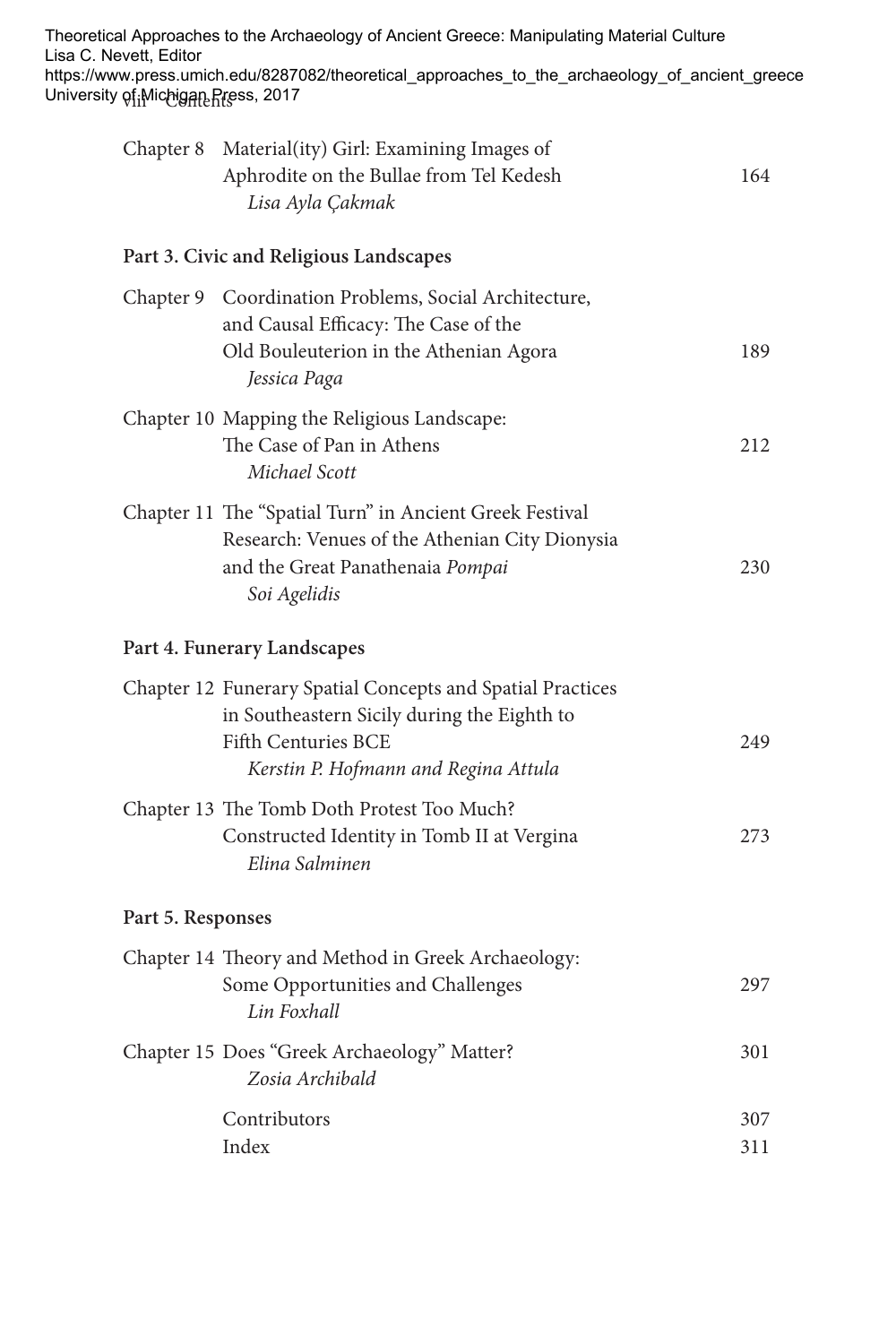Theoretical Approaches to the Archaeology of Ancient Greece: Manipulating Material Culture Lisa C. Nevett, Editor https://www.press.umich.edu/8287082/theoretical\_approaches\_to\_the\_archaeology\_of\_ancient\_greece University of Michigan Press, 2017

## *Illustrations*

## **Tables**

| 1.1. Statistics for articles and theoretical articles from seven archaeology |     |
|------------------------------------------------------------------------------|-----|
| journals examined for this study                                             | 18  |
| 4.1. Archaic inscriptions from Attica                                        | 90  |
| 4.2. Archaic Cretan inscriptions known in 1997                               | 91  |
| 4.3. Archaic Cretan inscriptions known in 2013                               | 91  |
| 4.4. The Athenian Agora and Azoria (Crete) compared                          | 92  |
| 5.1. Metrical features and proportions of skyphoi                            | 110 |
| 5.2. Metrical features and proportions of oinochoai                          | 117 |
| 6.1. Definitions of art historical terms                                     | 128 |
| 13.1. Some northern Greek burials and their finds assemblages                |     |

## **Figures**

| $19 - 25$                                                                   |
|-----------------------------------------------------------------------------|
|                                                                             |
| 27                                                                          |
| 1.3. Percentage of theoretical articles published in five Greek archaeology |
|                                                                             |
| 29                                                                          |
|                                                                             |
| 29                                                                          |
|                                                                             |
| 32                                                                          |
|                                                                             |
| 34                                                                          |
|                                                                             |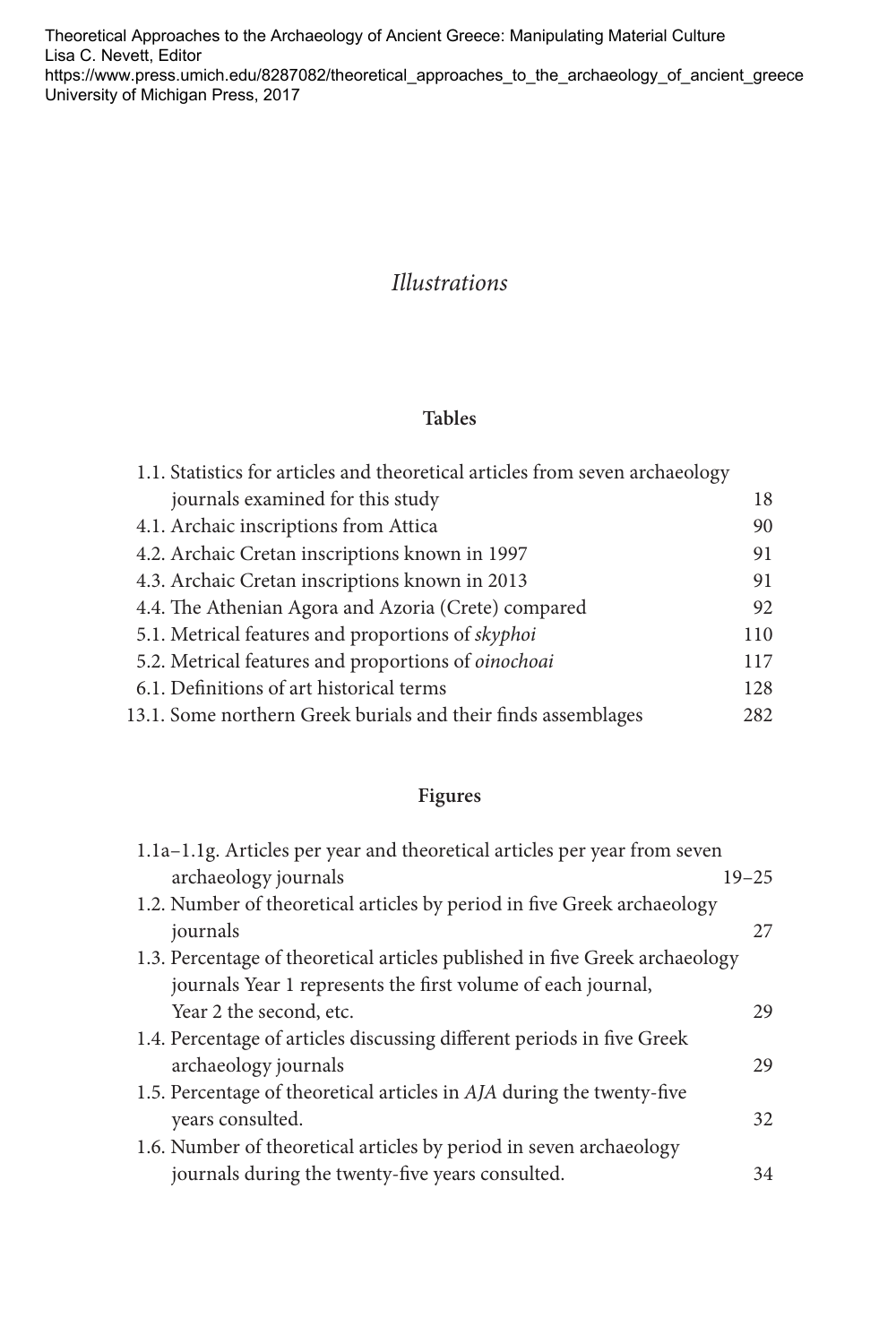Theoretical Approaches to the Archaeology of Ancient Greece: Manipulating Material Culture Lisa C. Nevett, Editor

University of Minhigan Bress, 2017 https://www.press.umich.edu/8287082/theoretical\_approaches\_to\_the\_archaeology\_of\_ancient\_greece

| 2.1. The hierarchical relationship of sacred, civic, and private spheres at |     |
|-----------------------------------------------------------------------------|-----|
| Priene, compared with the Pythagorean tetraktus                             | 44  |
| 2.2a. House growth in Zagora in the mid-ninth to mid-eighth                 |     |
| centuries BCE and in the middle to late eighth century BCE                  | 48  |
| 2.2b. House growth in Megara Hyblaea in the eighth century BCE              |     |
| and the seventh century BCE.                                                | 48  |
| 3.1. Principal Mayan sites                                                  | 58  |
| 4.1. "Nestor's cup": Rhodian cup of the late eighth century BCE found       |     |
| at Pithekoussai, Ischia, with inscription                                   | 77  |
| 4.2. Proto-Corinthian lekythos / pointed aryballos of the early             |     |
| seventh century BCE found at Cumae, Italy                                   | 83  |
| 4.3. Attic black-figured dinos of the early sixth century BCE, signed by    |     |
| Sophilos as potter and painter                                              | 87  |
| 5.1. Handle attachment of skyphoi                                           | 111 |
| 5.2. Possible hand positions for alternative methods of                     |     |
| handle attachment                                                           | 115 |
| 5.3. Proportions and constituent elements for a normal-sized oinochoe       | 118 |
| 6.1. Limestone sculpture of a lion(?), from Gordion                         | 130 |
| 6.2. Detail of a tondo on a cup attributed to the Briseis Painter, from     |     |
| Cerveteri, Italy                                                            | 138 |
| 7.1. Theo van Doesburg, Ästhetische Transfiguration eines Gegenstandes      |     |
| (An object aesthetically transformed), ca. 1917                             | 147 |
| 7.2. The Alexander Sarcophagus, 'Ayaa Nekropolis (Sidon), later fourth      |     |
| century BCE                                                                 | 153 |
| 7.3. Detail of the battle on one long side of the Alexander Sarcophagus     | 153 |
| 7.4. Detail of the hunt on one long side of the Alexander Sarcophagus       | 154 |
| 7.5. Detail of the Alexander Sarcophagus pediment, the so-called            |     |
| murder of Perdikkas                                                         | 155 |
| 8.1. Bulla with Tanit symbol and inscription                                | 167 |
| 8.2. Kallipygos pose                                                        | 169 |
| 8.3. Semidraped pose                                                        | 170 |
| 8.4. Anadyomene pose                                                        | 171 |
| 8.5. Aphrodite or a woman looking in a mirror?                              | 180 |
| 9.1. Plan of the Athenian Agora                                             | 192 |
| 9.2. The Old Bouleuterion                                                   | 195 |
| 9.3. Elevation at the Old Bouleuterion                                      | 199 |
| 10.1. Archaeologically located temples and sanctuaries in Athens,           |     |
| excluding the Akropolis and Agora                                           | 216 |